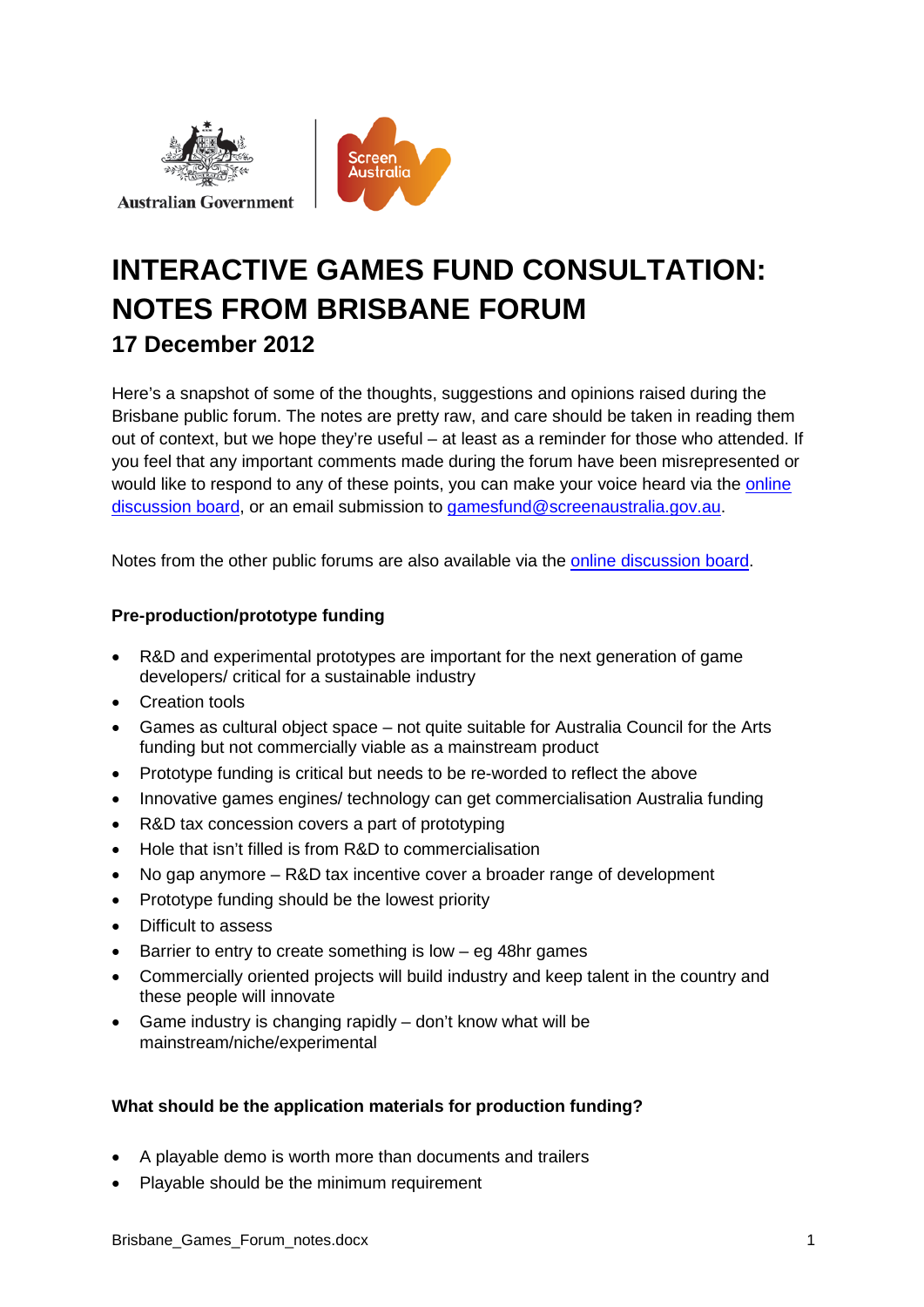#### **Costs of development vs marketing and release**

- Marketing should be part of the business plan that is part of the assessment
- A marketing plan should be a prerequisite for funding
- Business creation skills including marketing are important to support
- Many free avenues for marketing assuming you have a quality product
- A successful marketing plan doesn't have to be expensive
- Time on marketing is not free; it costs money
- At the lower budget iOS level marketing is an ongoing process eg having a stand at PAX, making contacts with the press, transport and meeting costs
- Networking is an enterprise cost
- Marketing needs to be targeted well to avoid wasting resources
- Mentoring is needed in this space people with experience in multiple channels, crowdfunding
- Mentorship, knowledge sharing etc is important for building a healthy ecosystem

#### **Balance between Project Funding and Enterprise Funding**

- Projects funding excludes no one; should be 100% project funding
- Projects are the life blood of a company
- If you have a commercially successful enterprise you shouldn't take government money
- Funding should be for people in a precarious state
- Enterprise funding would enable a company to scale, to grow
- Balance between proving you need money but explaining why no one is giving it to you
- Balance between innovation vs commercial potential
- What lessons has Screen Australia learnt from Enterprise funding in the film industry?
- Lots of successful examples of film/tv companies that have received Enterprise funding. It has allowed companies to diversify and expand
- Will Enterprise have the same impact in the games sector given there is less funding?
- Successful companies are built on projects but also need ongoing marketing, data analytics expertise etc.
- Enterprise funding for small companies can give the fund the best bang for buck
- Building industry resilience new ideas owned by locals is essential

#### **Loans vs Grants**

- Third option is equity investment invest in the projects, take an equity position in the project
- Non-recourse (soft) loans
- There should be a requirement for matched funding
- Repayment of loan could be means tested/dependent on the size of the funding given
- Should be a revolving fund